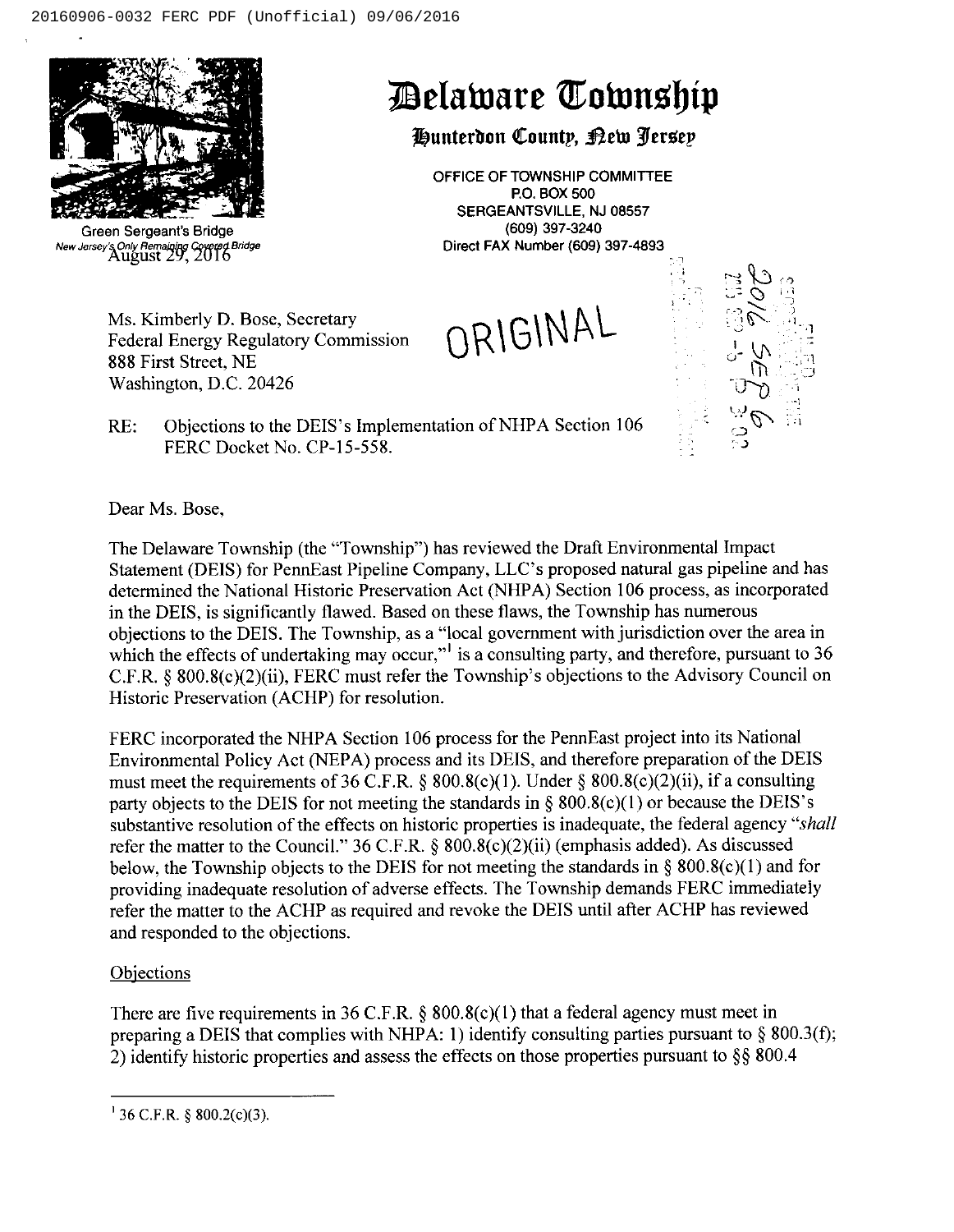through 800.5; 3) consult the consulting parties regarding the effects during "NEPA scoping, environmental analysis, and the preparation of NEPA documents;" 4) involve the public; and 5) develop alternatives and proposed mitigation measures in consultation with the consulting parties and describe those alternatives and mitigation measures in the DEIS. 36 C.F.R.  $\S$  800.8(c)(1). The regulations specifically require that "During preparation of the EA or draft EIS (DEIS) the agency official shall" complete the five requirements outlined above, so meeting the requirements after the DEIS is inadequate. 36 C.F.R.  $\S$  800.8(c)(1) (emphasis added). The Township objects to the DEIS for its failure to meet all five requirements.

#### 1.Failure to identify consulting parties.

The Township is a local government, as defined by the regulations, and the Delaware Township Historic Advisory Committee (DTHAC) in the Township is the Township's representative for NHPA purposes. The regulations state, "the representative of a local government with jurisdiction over the area in which the effects of undertaking may occur is *entitled* to participate as a consulting party." 36 C.F.R. § 800.2(c)(3) (emphasis added). Despite having a right to participate as a consulting party, neither the DTHAC, nor any other local historic committee in other New Jersey townships, have been identified as consulting parties by FERC or PennEast. Instead, PennEast asked the local committees to participate as "interested parties'\* which does not grant them any of the rights provided to consulting parties under the regulations.<sup>2</sup>

The local committees repeatedly requested both FERC and PennEast recognize their status as consulting parties.<sup>3</sup> However, that status was never granted. The DEIS mentions the committees and acknowledges the request by DTHAC to become a consulting party, but never actually confirms that these local organizations had and continue to have a right to be consulting parties under the law.

Because FERC never identified the local committees as consulting parties, the Township objects to the DEIS for failure to meet the requirements in 36 C.F.R.  $\S$  800.8(c)(1)(i).

### 2. Failure to identify historic properties and assess the potential effects.

PennEast and FERC did not sufficiently identify the historic properties in the area of potential effects (APE), which resulted in insufficient assessment of potential effects from the pipeline. In addition, FERC and PennEast's assessment of the pipeline's effects for those properties that were identified was flawed, resulting in underestimation of the effects.

PennEast only surveyed 32% of the APE in New Jersey.<sup>5</sup> Thus, PennEast did not even begin the identification process for more than two-thirds of the impacted area in New Jersey. PennEast cannot claim to have met the requirement to identify historic properties when surveys are so severely lacking.

<sup>&</sup>lt;sup>2</sup> See Attach. A, letter from PennEast to Delaware Twp. Historic Advisory Comm. (Mar. 11, 2016) (An example of PennEast asking the local committee to be an interested party).

See Attach. B (copies of the letters sent to FERC and PennEast requesting consulting party status).

PennEast Pipeline Project Draft Envtl. Impact Statement, No. CP15-558, at 4-182, 4-183 (July 2016) ("DEIS").

 $1d.$  at 4-193.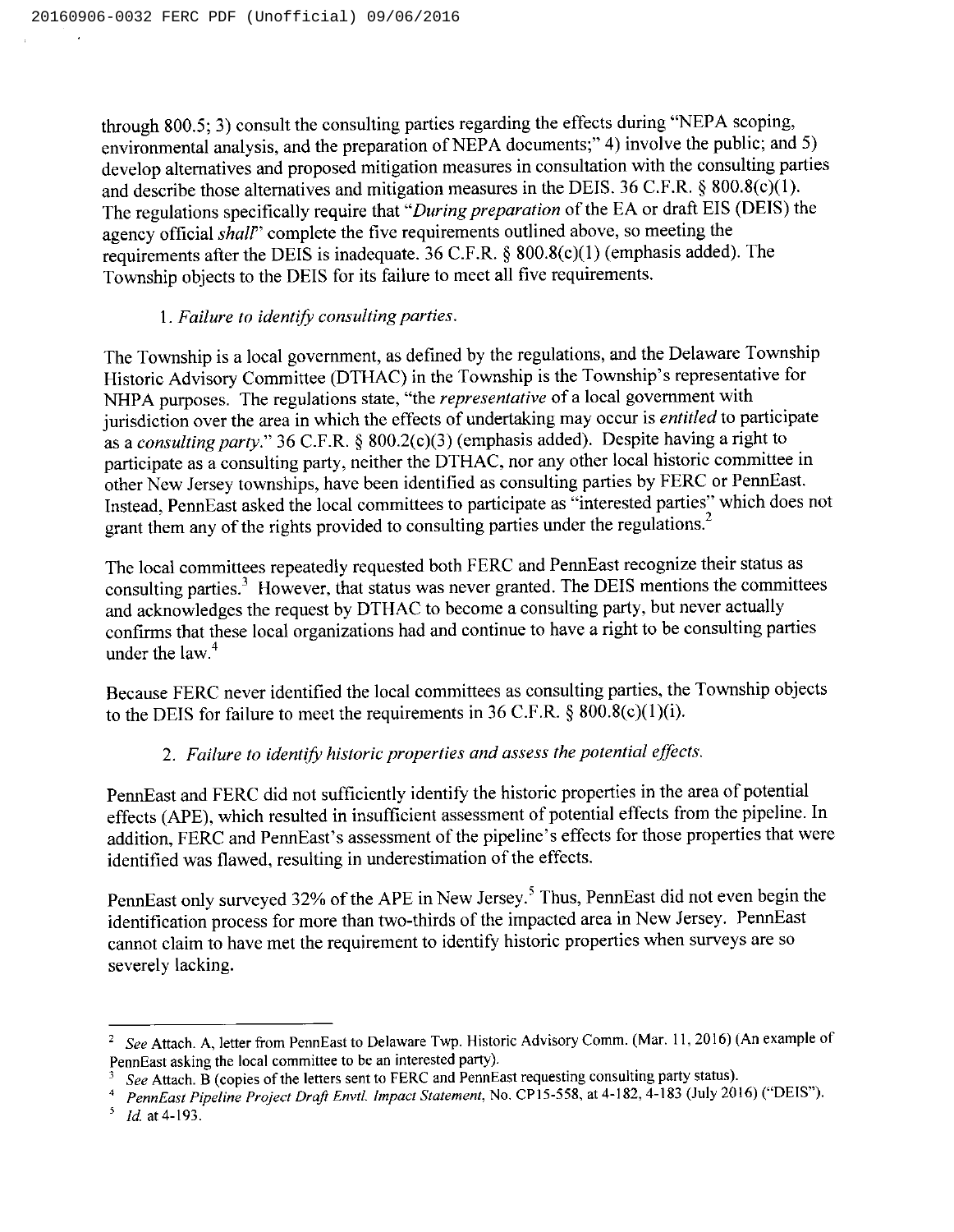In addition, the surveys PennEast did conduct failed to identify many historic sites that should have been uncovered. The New Jersey Historic Preservation Office (NJHPO) determined from PennEast's Phase I archaeological survey report (\*'survey report") that PennEast's surveys did not identify all of the sites that should have been found in the surveyed area.<sup>6</sup> The NJHPO stated that PennEast should have found more sites than it did, which suggested that the survey techniques were flawed. Thus, even for the small amount ofthe APE PennEast surveyed for historic sites, PennEast failed to identify several properties.

FERC acknowledged in the DEIS that surveys were missing from PennEast's analysis and that PennEast would need to complete surveys and finish identifying properties in order to complete the Section 106 process.<sup>7</sup> FERC also acknowledged that NJHPO found serious flaws in PennEast's survey report.<sup>8</sup> However, despite knowing that PennEast had not even completed the initial step of identifying historic properties, FERC released the DEIS. The regulations explicitly state the identification of properties must be done during preparation of the DEIS,  $\degree$  so FERC's plan to complete identification at a later date clearly violates the regulations.

The Township objects to the DEIS because it does not identify historic properties for two-thirds ofthe APE in New Jersey, and thus does not meet the requirements in 36 C.F.R.  $$800.8(c)(1)(ii).$ 

The NHPA regulations also require the agency, during preparation of the DEIS, assess potential effects on the potentially impacted historic sites. FERC could not fully meet this requirement in preparing the DEIS because PennEast had only surveyed in 32% ofthe APE in New Jersey and because identification was flawed for that 32% of the APE. It is impossible to assess the effects on historic sites when the agency does not know what those sites are for most of New Jersey.

Furthermore, the NJHPO found serious flaws in PennEast's assessment of the effects on the historic properties PennEast has identified in its limited surveys.<sup>10</sup> The NJHPO indicated that PennEast completely failed to take into account the effects on historic sites that were reasonably foreseeable during maintenance, and instead improperly limited the assessment to just impacts during construction. The NJHPO also noted "a disconnect" between the assessment of aboveground and archaeological historic properties, which caused additional improper evaluation of impacts.<sup>11</sup> For many of the sites PennEast analyzed, the NJHPO disagreed with PennEast's conclusions regarding the amount of impacts. Overall, for the few sites for which PennEast did assess the effects, it incorrectly concluded the effects were minimal and consistently less than what is likely to occur.

FERC released the DEIS before PennEast provided complete information regarding effects. The DEIS contains almost no analysis by FERC of the potential effects on historic properties, and instead FERC states it will look at the effects whenever PennEast finally provides that

<sup>&</sup>lt;sup>6</sup> See Attach. C, Comments of New Jersey Historic Preservation Office, No. CP15-558, at 9 (Mar.18, 2016) (NJHPO response to the Phase <sup>1</sup> archaeological report).

DEIS at 4-187, 4-194, 4-200.

Id. at 4-193.

<sup>36</sup> C.F.R.  $\S$  800.8(c)(1)

 $10\,$ Attach. C at 7

 $11$  Id.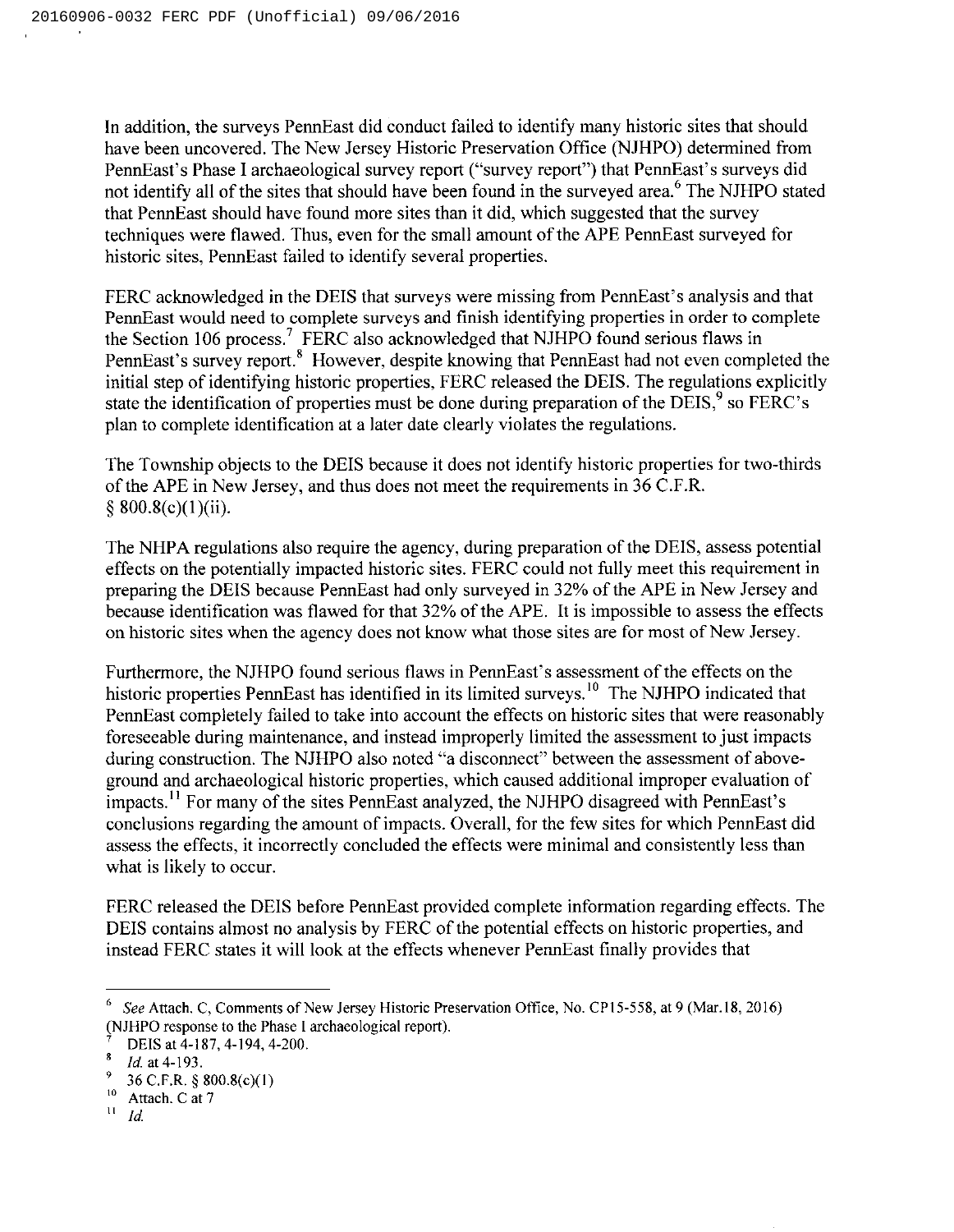information.<sup>12</sup> The Township objects to the DEIS because FERC failed to include an assessment of the effects on historic properties, in violation of 36 C.F.R.  $\S$  800.8(c)(1)(ii).

### 3. Failure to consult the consulting parties.

Not only did FERC fail to identify consulting parties, it also failed to consult with the consulting parties as required by law and regulation. Under the regulations, a consulting party must be involved "at the early stages of the project planning" so the party can fully consult on all stages from identifying historic sites, conducting surveys of those sites, and mitigating impacts. 36 C.F.R.  $\S$  800.1 *et seq.* In addition, the agency must consult the consulting parties during "NEPA" scoping, environmental analysis, and the preparation of NEPA documents."  $36$  C.F.R.  $\S$  800.8  $(c)(1)(iii)$ . As already discussed, FERC and PennEast never acknowledged the local committees' as consulting parties, and as a result, did not consult them "at the early stages" or durin any of the NEPA analysis, including preparation of the DEIS. In addition, FERC and PennEast did not consult with the Delaware Township or the other New Jersey townships, who are also consulting parties.

The DEIS recognizes how the consultation process is supposed to work: "When cultural resources survey and/or evaluation reports are available within a local government's jurisdiction, PennEast would provide the information to the representative of <sup>a</sup> local government for review and comment." $13^{\circ}$  However, even though the DEIS says PennEast "would provide" the information, PennEast never did so. Without this information, the local committees and townships could not participate in the consultation process.

FERC's assertions in the DEIS that PennEast consulted with the local committees is false.<sup>14</sup> never offered the local committees consulting party status nor did PennEast ever provide the committees with any survey reports. In addition, the DTHAC did not receive any communications from PennEast until March 11,2016, six months after PennEast filed its application, three months after the Phase I archaeological survey report was finished, and a yearand-a-half after PennEast began the pre-filing process. The letter received from PennEast only asked the DTHAC to participate as an "interested party."<sup>15</sup> Even if this request qualified as consulting the DTHAC, which it does not because interested parties do not have the same rights as consulting parties, it was still made far too late to allow DTHAC to participate in NEPA scoping, environmental analysis, or preparation of the DEIS.

PennEast and FERC did not consult the local committees or townships at all, let alone at an early enough time for the consultation to serve its intended purposes. Thus, the Township objects to the DEIS for failure to meet the requirements in 36 C.F.R.  $\S$  800.8(c)(1)(iii).

# 4. Failure to involve the public.

FERC and PennEast have not adequately involved the public in the Section 106 process. Additionally, by only requiring completion of the process before construction, and not before the

<sup>&</sup>lt;sup>12</sup> DEIS at 4-199, 4-200.

 $13$  *Id.* at 4-182.

 $14$  Id.

 $15<sub>15</sub>$ Attach. A.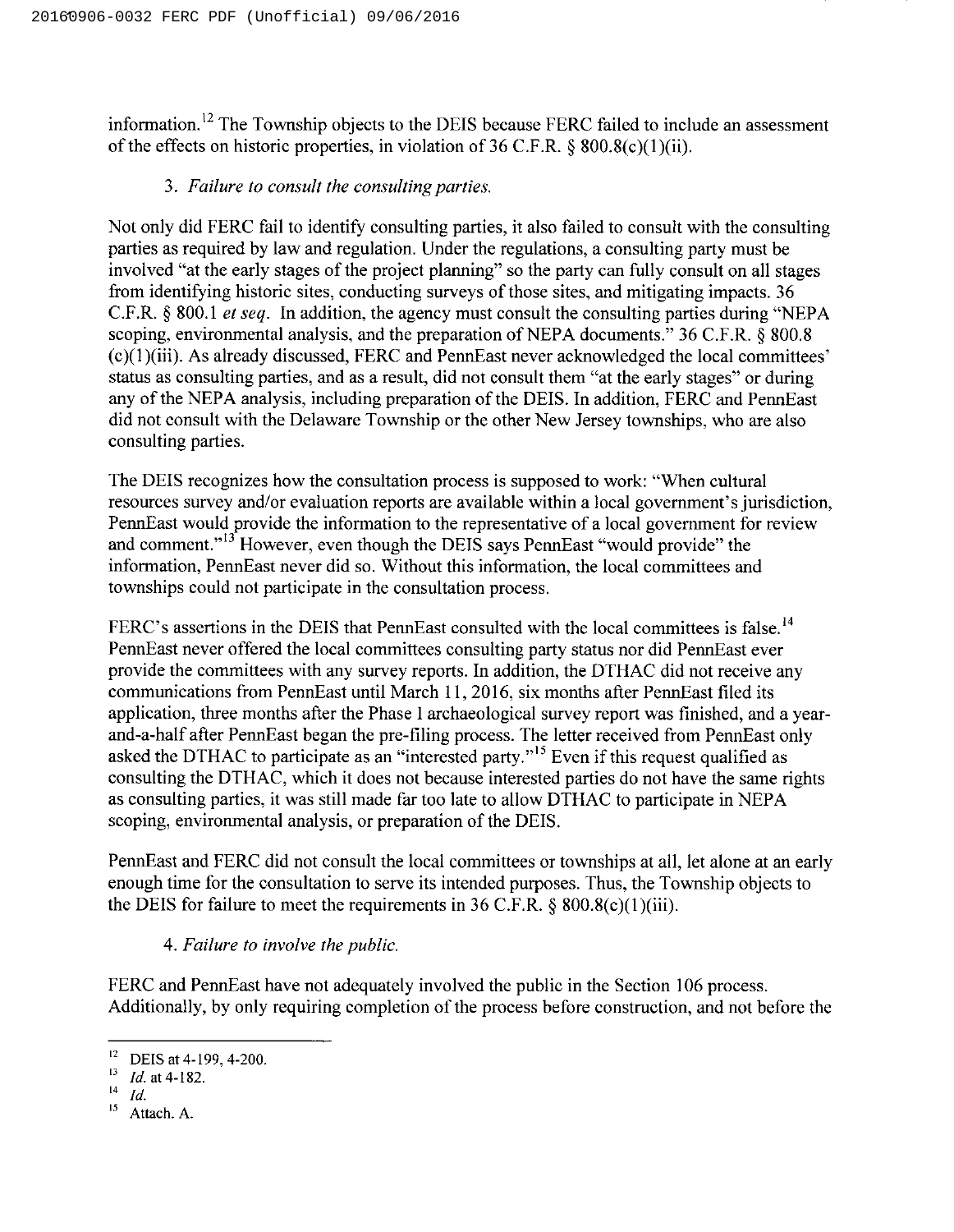DEIS comment period ends,<sup>16</sup> FERC dramatically limits public involvement in the process moving forward. Failure to involve the public as required is yet another shortcoming in the DEIS.

One of NJHPO's criticisms of PennEast's survey report was the low "level of public consultation that has taken place."<sup>17</sup> This lack of public involvement, along with failure to consult local historic groups, deprives PennEast of local expertise regarding the presence of historic sites and the likely impacts on those sites from the pipeline. Many of the flaws in PennEast's analysis could have been mitigated had PennEast adequately involved the public. However, as the NJHPO indicated, "no evidence that further public consultation has taken place" exists from PennEast.<sup>18</sup>

In addition, FERC is limiting public involvement even further by allowing PennEast to wait until after the DEIS public comment period ends before finishing the Section 106 process. Because the process is nowhere near completion, the DEIS contains very limited information on the impacts to historic resources, which severely limits the public's ability to comment on FERC's analysis of the impacts. By the time this information is made available by PennEast and FERC, the public will no longer have the venue through which to make comments.

The Township objects to the DEIS because FERC did not sufficiently involve the public before releasing the DEIS, which violates  $36$  C.F.R.  $\S$   $800.8(c)(1)(iv)$ .

## 5. Failure to develop alternatives and develop mitigation measures

Because FERC and PennEast have not yet identified historic properties or assessed the effects of the pipeline on those properties, they also cannot and have not developed alternatives or mitigation measures based on the analysis of the site specific effects. FERC cannot develop or consider avoidance alternatives without knowing first what the impacts are from the proposed action. Similarly, FERC cannot develop proper mitigation measures for effects without knowing what and where the site specific effects will be. FERC recognizes in the DEIS that mitigation measures will need to be developed by PennEast and approved by FERC at some point before construction.<sup>19</sup> However, like with all of the other requirements above, the development of alternatives and mitigation measures should have occurred before the DEIS was completed.

The cornerstone of NEPA is the development and consideration of alternatives. In recognition of the importance of the development of alternatives, the NHPA regulations require that FERC consult with consulting parties to develop alternatives that might limit or avoid the impacts on historic and cultural resources, and include these in the DEIS.<sup>20</sup> Alternatives must be developed before the DEIS so that they can be fully taken into account before a final decision<sup>21</sup> on the

 $16$ DEIS at 4-200.

 $17\,$ Attach. C at 8.

 $\bf 18$ id.

 $19\,$ DEIS at 4-199, 4-200.

<sup>20</sup> 36 C.F.R. § 800.8(c)(1)(v).

<sup>&</sup>lt;sup>21</sup> "NEPA has twin aims. First, it places upon an agency the obligation to consider every significant aspect of the environmental impact of a proposed action. Second, it ensures that the agency will inform the public that it has indeed considered environmental concerns in its decision-making process." Baltimore Gas & Elec. Co. v. NRDC, 462 U.S. 87, 97 (1983)(internal quotation marks and citations omitted), Union Neighbors United, inc.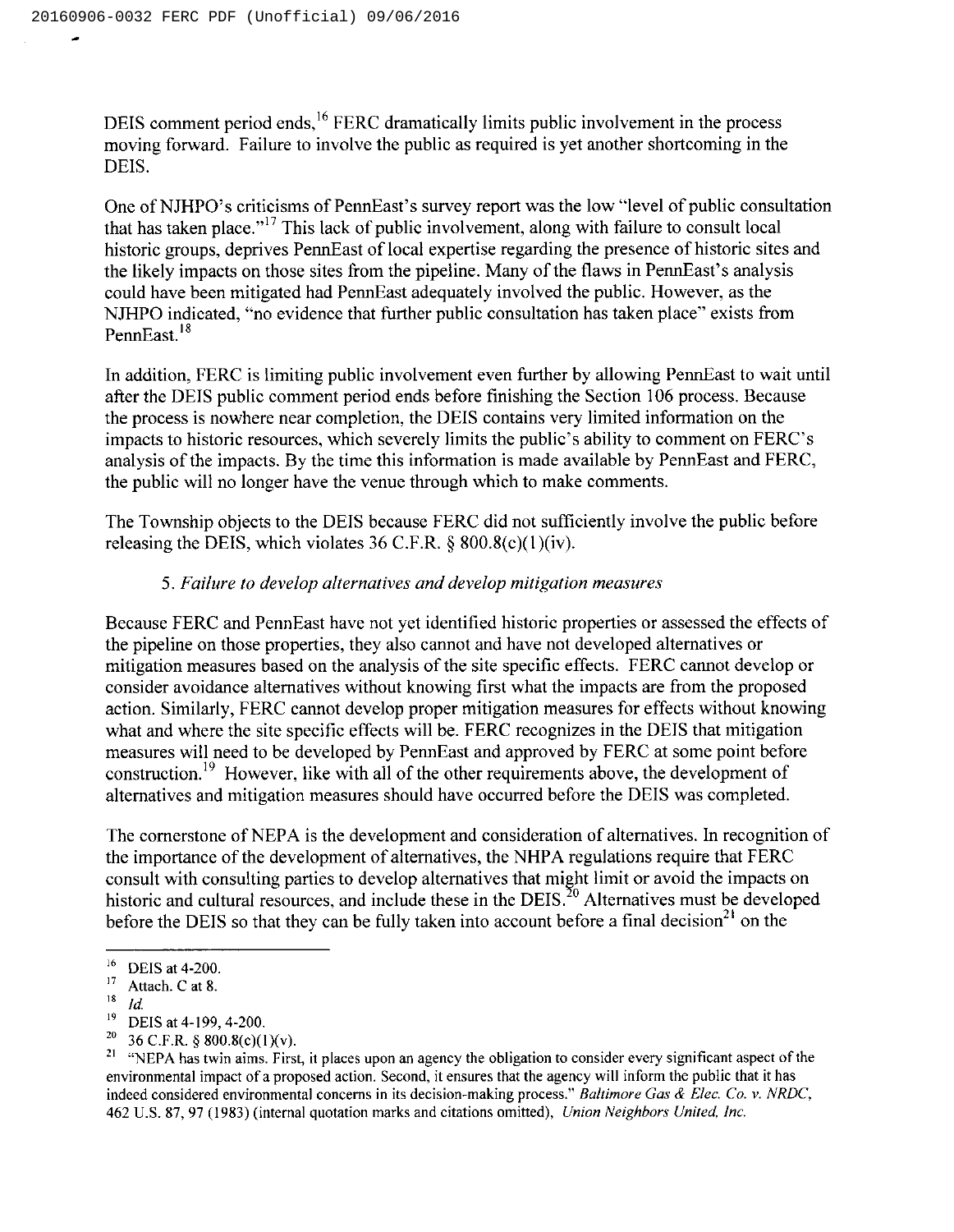Certificate application. While FERC did consider some alternatives to the proposed action in the DEIS, it did not develop alternatives based on an analysis of impacts to historic and cultural resources, because there was no information available from PennEast regarding those impacts. Even if FERC eventually works with consulting parties to develop alternatives as required under NHPA, it will occur after FERC has already analyzed alternatives in the DEIS and made a determination that the proposed action is the preferred option. Thus, developing the alternatives will not serve the intended purpose.

The DEIS does not describe any actual mitigation measures developed by PennEast or analyzed by FERC with respect to impacts on historic and cultural resources. Instead, FERC states, "[i]f it is determined that adverse effects to historic properties would result from the Project, PennEast would be required to develop avoidance plans and treatment plans along with Memoranda of Agreements."<sup>22</sup> FERC makes reference to some avoidance plans that PennEast proposes, such as installing fencing and monitoring the area, but these measures are not analyzed or approved by Installing fencing and monitoring the area, but these measures are not analyzed or approved by<br>FERC, nor are they fully developed by PennEast.<sup>23</sup> In addition, these proposed measures are the same ones that NJHPO found inadequate.<sup>24</sup> It is unsurprising that the DEIS lacks a ful discussion of mitigation measures considering PennEast and FERC do not yet know the extent of the impacts or even what sites are in the APE. However, failure to include mitigation measures in the DEIS violates the NHPA regulations and jeopardizes the historic resources.

The avoidance and mitigation measures PennEast proposed in its survey report were flawed, according to the NJHPO.<sup>25</sup> This shows how important it is for the mitigation measures to receive sufficient scrutiny, or else they may not fully protect the resources. Not including the mitigation measures in the DEIS does not allow for this scrutiny. FERC only requires PennEast to develop the measures before construction, and waiting until after the DEIS deprives the public of the opportunity to comment on the viability and effectiveness of the proposed mitigation measures. This increases the likelihood the mitigation measures will continue to be flawed, which puts resources at risk during construction and maintenance of the pipeline.

The Township objects to the DEIS because it fails to discuss alternatives and mitigation measures as required under 36 C.F.R.  $\S$  800.8(c)(1)(v).

#### 6. The DEIS's substantive resolution of the effects on historic properties is inadequate.

The Township also objects to the DEIS because its substantive resolution of the effects on historic properties is inadequate. As discussed above, the DEIS does not analyze the effects on historic properties and provides no resolution regarding the effects. Instead, FERC says it will provide resolution some time before construction begins.<sup>26</sup> This delay in providing a resolution renders the DEIS inadequate.

#### Conclusion

26 DEIS at 4-200.

v. Jewell, No. 15-5147, 2016 WL 4151237, at \*1 (D.C. Cir. Aug. 5, 2016)

 $^{22}$  DEIS at 4-199.<br> $^{23}$  Id.

<sup>23</sup>

<sup>24</sup> Attach. C at 7.

<sup>25</sup> ld.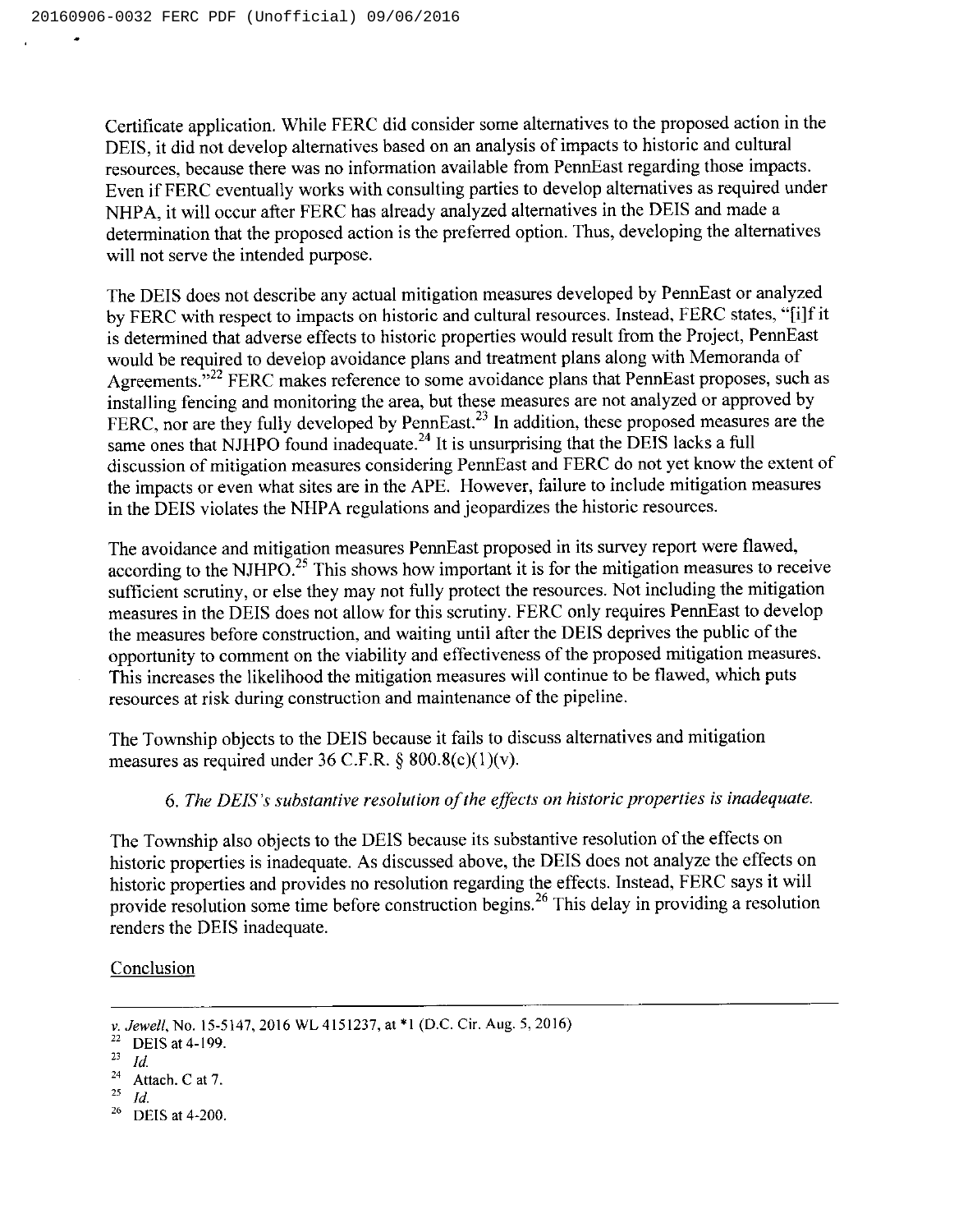As outlined above, the Township objects to the DEIS because it completely fails to meet any of the requirements found in 36 C.F.R.  $\S$  800.8(c)(1) and fails to provide substantive resolution of the adverse effects. Because the Township is a mandatory consulting party, under  $36$  C.F.R.  $\S$ 800.8 (c)(2) FERC is required to refer the Township's objections to the Council for resolution. The Township demands that FERC immediately meet this obligation. The Township also urges FERC to withdraw the DEIS until the Council has addressed these objections. Finally, the Township requests that FERC revise and supplement the DEIS to fix the current flaws. If FERC does not withdraw the DEIS, it runs the risk of continuing to violate NHPA regulations, which in turn threatens the valuable historic and cultural resources in the proposed pipeline's pathway.

Thank you for your attention to this matter.

Susand. Lockwood

Delaware Township Committee Susan D. Lockwood, Mayor P.O. Box 500 Township Hall Sergeantsville, NJ 08557

Cc: John Eddins, ACHP